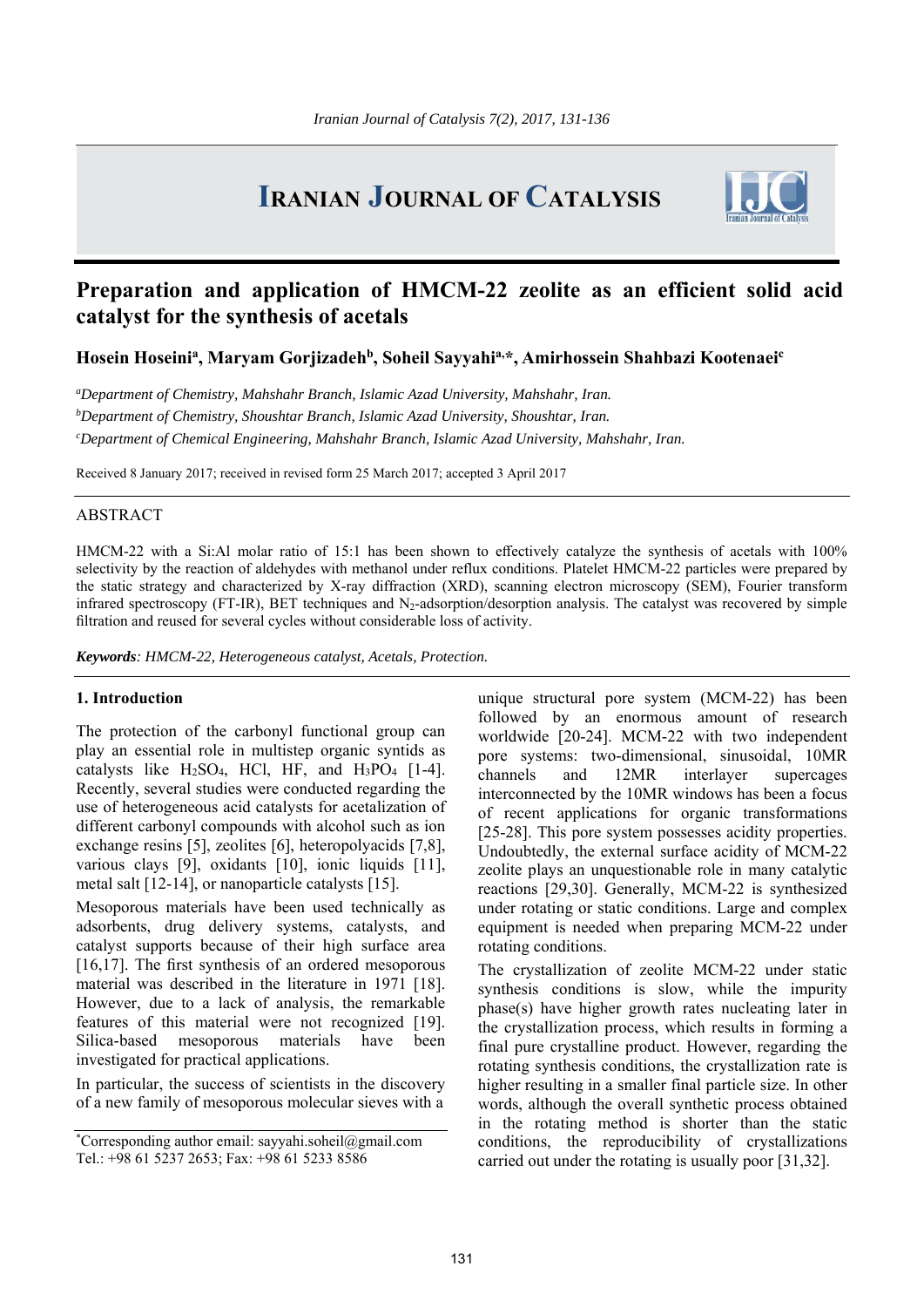In this contribution, MCM-22 zeolite was prepared under static conditions by two-stage varyingtemperature hydrothermal synthesis and then the zeolite framework was modified to HMCM-22. After that, the catalytic performance of HMCM-22 in the synthesis of acetals by the reaction of methanol and aldehydes was investigated.

## **2. Experimental**

#### *2.1. Materials and methods*

All of the chemicals were commercial products. Reactions were monitored by TLC (0.2 mm thickness, Merck). Products were characterized by comparison of their physical data with known samples [35-36]. Infrared spectra of the catalysts and reaction products were recorded on a Perkin-Elmer RX1 FTIR spectrometer in KBr disks. XRD patterns were recorded on a PANalytical X-ray diffractometer Model X'Pert Pro. Scanning electron micrograms (SEM) was obtained using a Philips XL30 instrument. Nitrogen adsorption/desorption isotherms of samples were measured at -196°C on a BEISORP Mini instrument.

#### *2.2. Preparation of HMCM-22*

The synthesis of MCM-22 was carried out using silicic acid as Si source, hexamethylene imine (HMI) as the template and  $NaAlO<sub>2</sub>$  as Al source with the gel composition of  $SiO_2$ : HMI:Al<sub>2</sub>O<sub>3</sub>:H<sub>2</sub>O:NaOH = 0.30:0.01:0.01:0.037. In a typical procedure, 11.87 g hexamethyleneimine (HMI, 99%) was added to an aqueous solution containing  $1.87$  g NaAlO<sub>2</sub> (50%) Al2O3, 45% Na2O) and 1.55 g sodium hydroxide (granular, 97%). After 30 min, 23.38 g silicic acid  $(H<sub>2</sub>SiO<sub>3</sub>, 20%)$  was slowly added to the solution under continuous stirring for 1h at room temperature. The mixture was transferred to an autoclave. The sealed autoclave was heated to 45°C for 24 h. Then, the temperature was increased to  $150^{\circ}$ C and kept at that temperature for 9 days under static condition. At the end of the 9th day, the autoclave was lifted from the heater and cooled rapidly by immersion in cold water. The white crystalline product was filtered and washed well with distilled water and dried for 8h at 120°C. The template was removed by calcining the as-prepared materials at 538°C for 20 h in an electric furnace with flowing zero air. The protonated forms of MCM-22 samples were obtained by two successive exchanges with an aqueous solution of  $NH<sub>4</sub>NO<sub>3</sub>$  (1M) at 80°C under reflux condition for 6 h. Then, it was filtered, washed with distilled water, dried at room temperature overnight and calcined at 500°C for 4 h.

## *2.3. General procedure for the synthesis of acetal derivatives*

To a solution of aldehyde/ketone (1 mmol) and HMCM-22 (0.01 g) in a 50 mL round-bottomed flask equipped with a condenser and a magnetic stirrer, methanol (5mL, excess) was added. The reaction mixture was refluxed for the appropriate time indicated in Table 2. The progress of the reaction was monitored by TLC. Upon completion of the reaction, the catalyst was washed thoroughly with ethylacetate (3.5mL) and then treated with acetone (5mL). The combined washings and decanted liquid were treated with water to remove the excess methanol. The organic layer was dried over anhydrous sodium sulfate, and then concentrated under vacuum. The crude product was directly charged on a small silica gel column and eluted with a mixture of (n-hexane/ethylacetate: 10/3) to afford the pure product.

## **3. Results and Discussion**

#### *3.1. Catalyst characterization*

The structure of MCM-22 is well known and has been reported in many papers [33-36]. However, due to small differences in the recipe of the MCM-22, the necessity for characterization of the prepared samples is indefeasible.

The morphology of HMCM-22 was studied by SEM. Fig. 1 clearly shows that the HMCM-22 sample is composed of two main forms including lamellar particles as an aggregation of platelets (Fig. 1b) as well as regular spherical particles (Fig. 1c). Amorphous material was not observable in the acquired micrographs.

FT-IR spectrum of HMCM-22 is shown in Fig. 2. MCM-22 materials show main peaks at 469 cm-1 (Si–O-Si bending vibration), 589 and 694 cm-1 (double ring), 775cm-1 (Si–O–Si internal symmetric stretching), 798cm<sup>-1</sup> (Si-O-Si external symmetric stretching), 1074 cm<sup>-1</sup> (Si-O-Si internal asymmetric stretching),  $1244 \text{ cm}^{-1}$  (Si-O-Si external asymmetric stretching) and 3439, 3467 cm<sup>-1</sup> (silanol group), which is in agreement with the previous report [33].

Also, the X-ray diffraction pattern of MCM-22 is presented in Fig.3. As shown in this figure, X-ray powder diffraction of the MCM-22 gave peaks at 2θ= 7.1, 8.0, 9.6°, 13.5°, 20.8°, 22.5°, and 26.6°. These diffraction peaks are consistent with the characteristic diffraction pattern of the typical MCM-22 [34].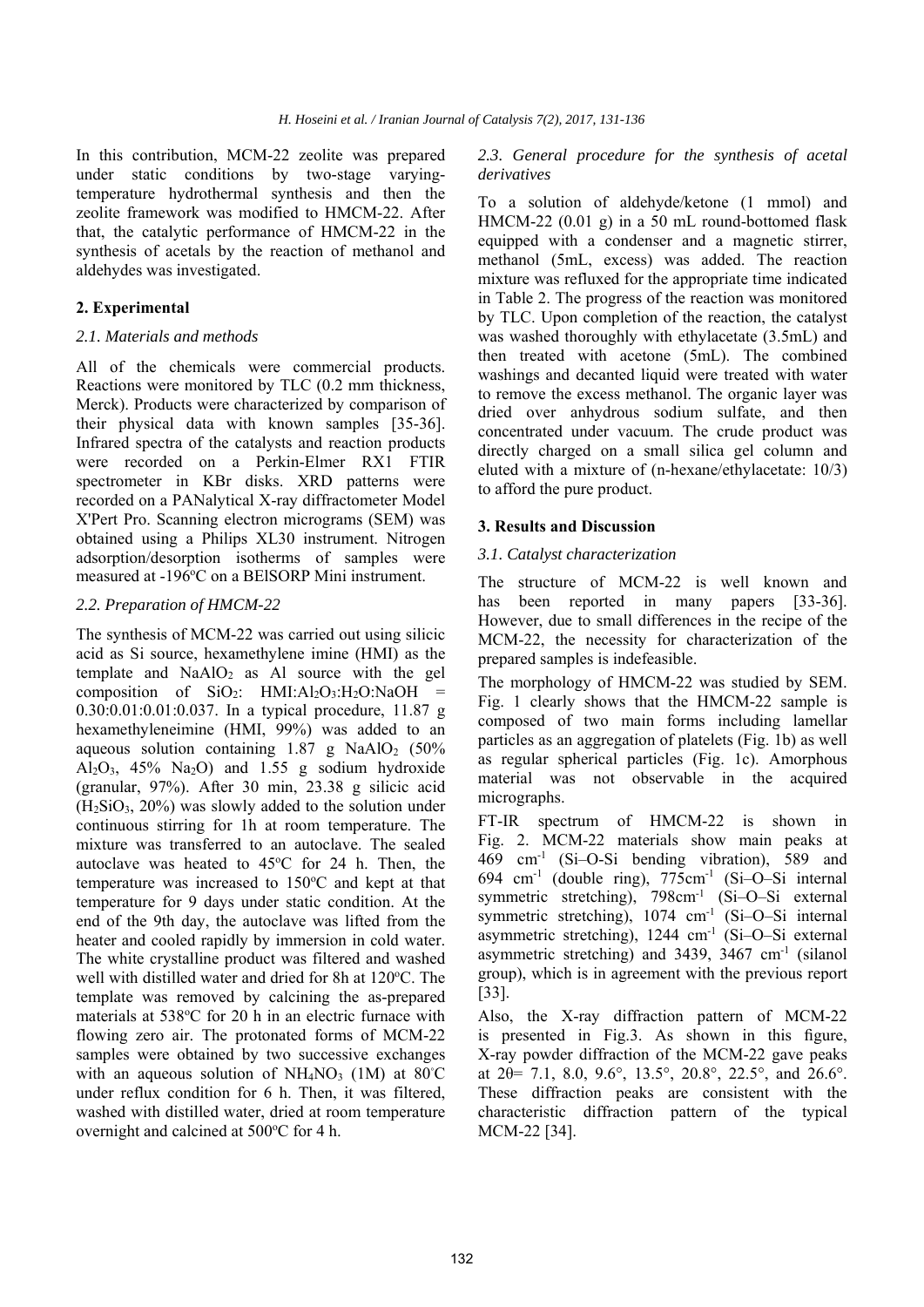

**Fig. 1**. SEM images of HMCM-22. Wide view (a), lamellar structures (b), and aggregated spherical particles (c).

Fig. 4 shows the  $N_2$  adsorption-desorption isotherms for HMCM-22. These isotherms belong to type IV according to the IUPAC classification and exhibit H1 loop hysteresis that is representative of mesopores [37]. The BET surface area, total pore volume and average diameter of the pores were  $107.57 \text{m}^2/\text{g}$ , 0.066  $m^3 \text{.} g^{-1}$ , and 2.47 nm, respectively.

## *3.2. Catalytic activity of HMCM-22*

To testify the catalytic activity, the synthesis of acetals through coupling of aldehydes (1 mmol) with methanol as the reagent and solvent is selected in the presence of HMCM-22 to represent the activity of the prepared catalyst.



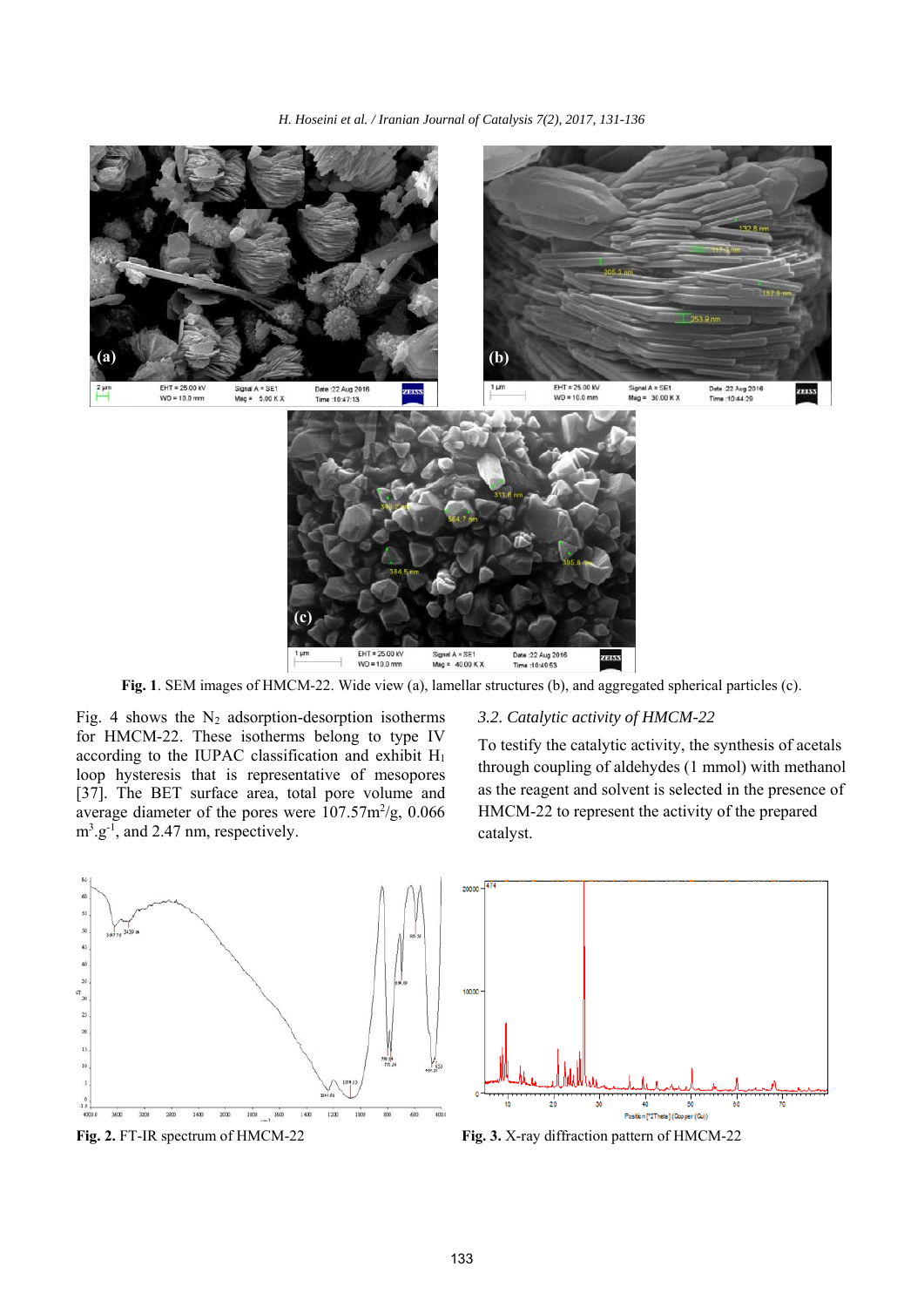

*H. Hoseini et al. / Iranian Journal of Catalysis 7(2), 2017, 131-136* 

Fig. 4. N<sub>2</sub> adsorption-desorption isotherms of HMCM-22.

Initially, to optimize the reaction conditions, the reaction of benzaldehyde and methanol was selected as a model reaction. The best result was obtained under the reflux condition with 0.1 g of the catalyst and 100% selectivity for the formation of the corresponding acetal (Table 1).

A similar reaction in the absence of HMCM-22 was studied to show the merit of the catalyst. The reaction did not proceed even after 24h. Noteworthy, when the reaction was carried out in the presence of MCM-22, it was not completed and up to 40% conversion was achieved after 6 h under reflux conditions.

After that, the optimized reaction conditions were explored for the synthesis of acetal derivatives (Scheme 1). The results are summarized in Table 2. A regular trend is observed based on the activity of benzaldehyde derivatives. The results show that the electron with-drawing substituent possesses a superior activity among the applied aldehydes.

The efficiency of HMCM-2 was also compared with other similar heterogeneous catalytic systems in the same reaction condition (Table 3). The obtained results indicated that HMCM-22 was an equally efficient but much cheaper and reusable catalyst.

**Table 1.** Optimization of reaction conditions for the synthesis of acetals in the presence of HMCM-22.

| No             | Temp. $(^{\circ}C)$ | Catalyst amount(g) | Conv. $(\%)^a$ |
|----------------|---------------------|--------------------|----------------|
| $\bf{I}$       | r.t                 | 0.1                | 25             |
| $\overline{2}$ | 30                  | 0.1                | 40             |
| 3              | 40                  | 0.1                | 68             |
| $\overline{4}$ | 50                  | 0.1                | 75             |
| 5              | reflux              | 0.1                | 100            |
| 6              | reflux              | 0.08               | 70             |
| 7              | reflux              | 0.9                | 80             |
| 8              | reflux              | 0.11               | 100            |
| 9              | reflux              | ۰                  | trace          |

<sup>a</sup>Reaction conditions: Benzaldehyde (1 mmol), CH<sub>3</sub>OH (5 mL), reaction time (6h).

b Determined by GC.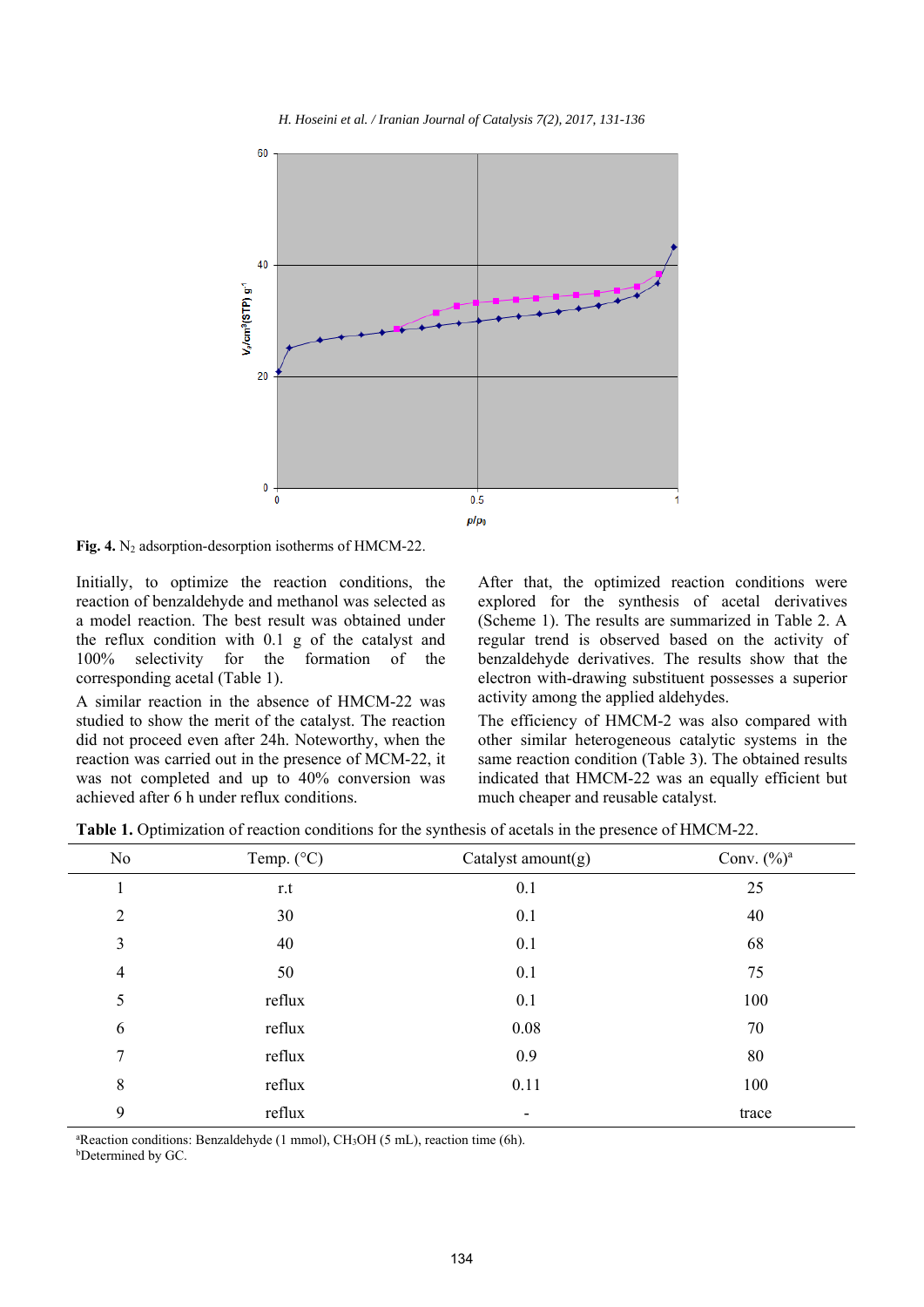*H. Hoseini et al. / Iranian Journal of Catalysis 7(2), 2017, 131-136* 

![](_page_4_Figure_1.jpeg)

#### **Scheme 1.**

**Table 2.** HMCM-22 catalyzed synthesis of acetals.

| No             | $R_1$                                   | R <sub>2</sub>  | Time(h)        | Conv. $(\%)^a$ |
|----------------|-----------------------------------------|-----------------|----------------|----------------|
| 1              | Ph                                      | H               | 6              | 100            |
| $\overline{2}$ | $4$ -Cl-C <sub>6</sub> H <sub>4</sub>   | H               | 6              | 100            |
| 3              | $4-Me-C6H4$                             | H               | 9              | 100            |
| $\overline{4}$ | $4-MeO-C6H4$                            | H               | 12             | 40             |
| 5              | $4-O2N-C6H4$                            | H               | $\overline{4}$ | 100            |
| 6              | $3-O_2N-C_6H_4$                         | H               | 12             | 45             |
| 7              | $4-Br-C6H4$                             | H               | 5              | 100            |
| 8              | $4-N(-CH_3)_2-C_6H_4$                   | H               | 12             |                |
| 9              | $4-F-C6H4$                              | H               | $\overline{4}$ | 100            |
| 10             | $2,4$ -Cl-C <sub>6</sub> H <sub>3</sub> | H               | 5              | 100            |
| 11             | $C_6H_4$                                | CH <sub>3</sub> | 12             | 30             |

a Determined by GC.

**Table 3.** Comparison of the catalytic activity of HMCM-22 on the acylation of 4-nitrobenzaldehyde.

| Catalyst                          | Catalyst load (mol %) | Time $(h)$      | Yield $(\% )$ | Ref.      |
|-----------------------------------|-----------------------|-----------------|---------------|-----------|
| Cu(OTf) <sub>2</sub>              | 2.5                   | $\overline{4}$  | 94            | $[38]$    |
| $AlPW_{12}O_{40}$                 | 0.1                   | 45 <sup>b</sup> | 89            | [8]       |
| $Cu(BF4)2$ . xH <sub>2</sub> O    |                       | 3               | 92            | $[39]$    |
| InBr <sub>3</sub>                 | 0.1                   | 15 <sup>b</sup> | 99            | [40]      |
| In(TFA) <sub>3</sub> <sup>a</sup> | 0.8                   | 3               | 79            | $[41]$    |
| <b>SSA</b>                        | 0.52                  | $25^{\rm b}$    | 86            | $[35]$    |
| HMCM-22                           | 0.01                  | $\overline{4}$  | 100           | This work |

a Acylation of benzaldehyde.

<sup>b</sup>In minute.

Reusability of the catalyst was investigated in the model reaction under the optimized reaction conditions. The catalyst was separated from the model reaction and reused two times with the moderate loss of the catalytic activity (Table 4). Blockage of the active sites of the catalyst and/or partial leaching of protons from the catalyst may be responsible for this observation. Activity amelioration after calcination of the recovered catalyst from cycle 2 confirms partial blockage of active sites of the fresh catalyst (Table 4, cycle 3).